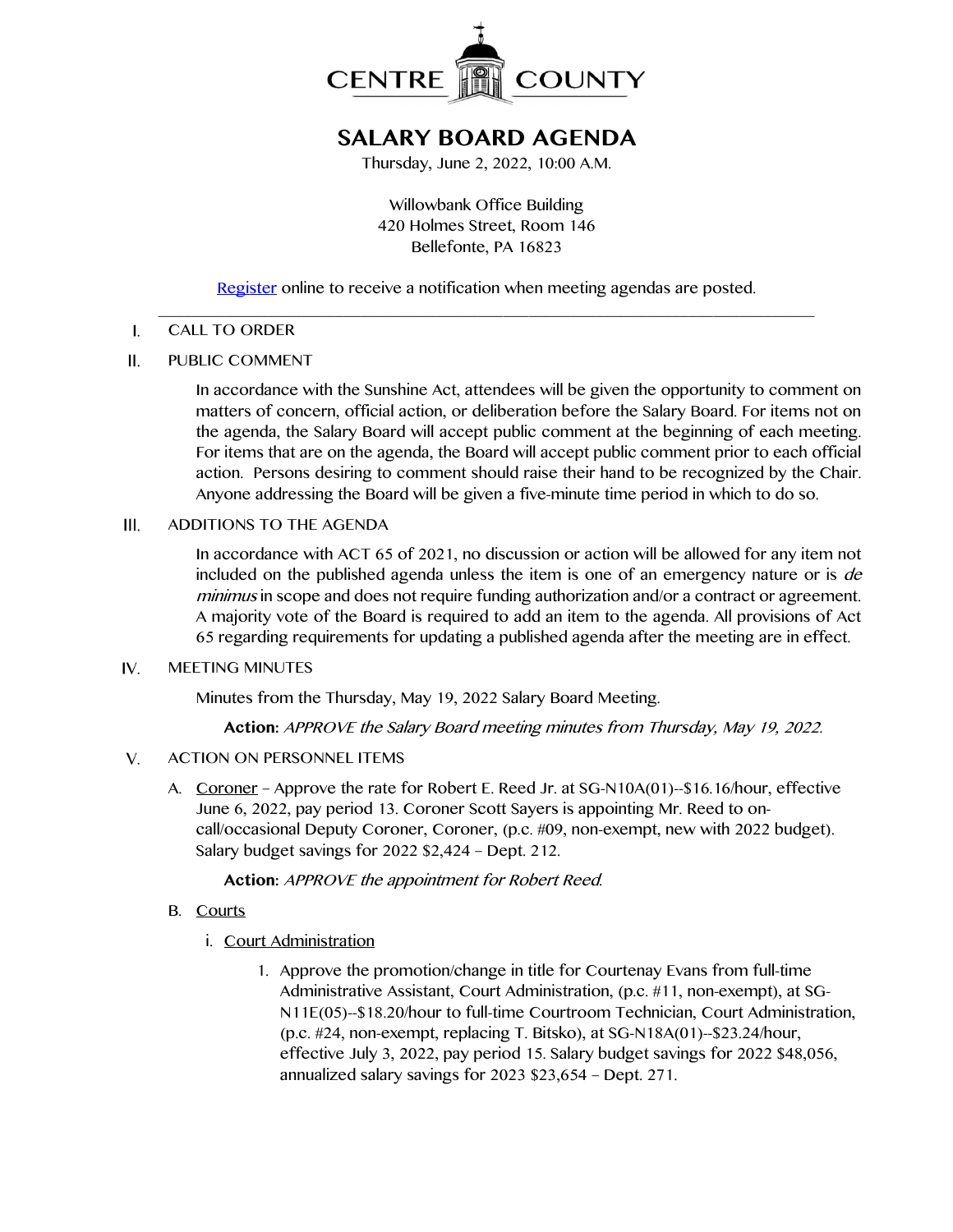## **SALARY BOARD AGENDA THURSDAY, JUNE 2, 2022 PAGE 2**

- 2. Approve the promotion/change in title for Jessica Davy from full-time Criminal Court Coordinator, Court Administration, (p.c. #31, non-exempt), at SG-N10M(13)--\$20.26/hour to full-time Administrative Assistant, Court Administration, (p.c. #11, non-exempt, replacing C. Evans), at SG-N11L(12)-- \$20.76/hour, effective July 3, 2022, pay period 15. President Judge Pamela Ruest is requesting that Ms. Davy be approved at SG-N11M(13)--\$21.17/hour. Salary budget impact for 2022 \$4,296, annualized salary savings for 2023 \$5,792 – Dept. 271.
- 3. Approve the promotion/change in title for Summer Smitchko from full-time Department Clerk 3 (75), Court Administration, (p.c. #39, non-exempt), at SG-N08I(09)--\$17.17/hour to full-time Criminal Court Coordinator, Court Administration, (p.c. #31, non-exempt, replacing J. Davy), at SG-N10F(06)-- \$17.75/hour, effective July 3, 2022, pay period 15. Salary budget savings for 2022 \$2,889, annualized salary savings for 2023 \$6,025 – Dept. 271.

## **Action:** APPROVE the Court Administration items 1-3.

ii. MDJ State College II 49-3-05 – Approve the promotion/change in title for Anna Kolonina from full-time Magisterial District Court Secretary, MDJ-Lachman, (p.c. #08, nonexempt), at SG-N08C(03)--\$15.37/hour to full-time Office Supervisor 2, MDJ-Lachman, (p.c. #18, non-exempt, replacing M. Ray), at SG-S45A(01)--\$16.43/hour, effective July 3, 2022, pay period 15. President Judge Pamela Ruest is requesting that Ms. Kolonina be approved at SG-S45C(03)--\$17.04/hour. Salary budget savings for 2022 \$353 – Dept. 257.

### **Action:** APPROVE the promotion/change in title for Anna Kolonina.

iii. Probation – Approve the exception to policy and lateral transfer/change in title/department for Marissa Greene from full-time Caseworker 3, C&YS, (p.c. #47, nonexempt) to full-time School Based Juvenile Probation Officer-PO2, Probation, (p.c. #21, non-exempt, replacing M. Hertlein), effective July 3, 2022, pay period 15 (No change in pay rate). Salary budget savings for 2022 \$4,280 – Dept. 301.

**Action:** APPROVE the exception to policy and lateral transfer/change in title/department for Marissa Greene.

- C. Commissioners
	- i. Consider approval of the creation of an on-call/occasional Advisor, Commissioners, (p.c. #16, non-exempt), at SG-S54, effective retro to May 22, 2022, pay period 12, for up to 200 hours – Dept. 111.
	- ii. Consider approval of the appointment for Natalie Smith, on-call/occasional Advisor, Commissioners, (p.c. #16, non-exempt, new), at SG-S54D(04)--\$26.17/hour effective retro to May 22, 2022, pay period 12. Salary budget impact for 2022 \$5,234 – Dept. 111.

**Action:** APPROVE the Commissioners items i-ii.